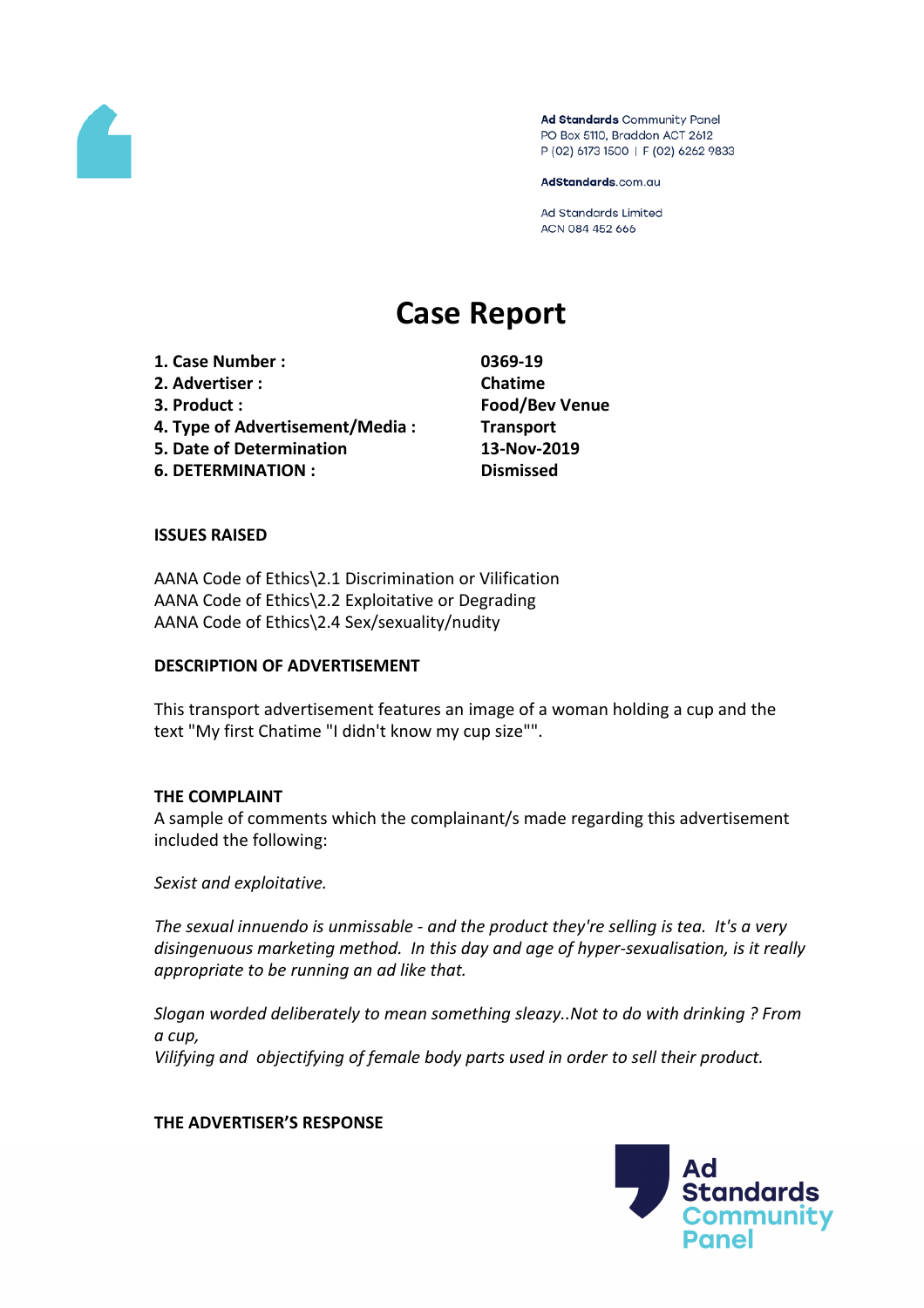

Comments which the advertiser made in response to the complainant/s regarding this advertisement include the following:

*Our 'My First Chatime" campaign was developed to try and encourage consumers to try our products for the first time. Hence why the campaign is called "My First Chatime".*

*All of the hero lines under "My First Chatime" ads reflect customers experience, confusion or where they were when they tried Chatime for the first time. Our product is a little weird, but delicious. We wanted to own our customers first time weird experiences.*

*The line "I didn't know my cup size" depicts a woman holding a large cup. The large cup is labelled clearly stating that the drink she is holding is a large tea of her choice. I'm not sure how this can be deemed offensive.*

*On Chatime's behalf, we never meant to offend anyone. Our sincere apologies.*

# **THE DETERMINATION**

The Ad Standards Community Panel (the Panel) considered whether this advertisement breaches Section 2 of the AANA Code of Ethics (the Code).

The Panel noted the complainants' concerns that the advertisement:

- Is sexist and vilifying
- Is exploitative and objectifies female body parts to sell a product
- Contains sexual innuendo

The Panel viewed the advertisement and noted the advertiser's response.

The Panel considered whether the advertisement complied with Section 2.1 of the Code which requires that 'advertisements shall not portray or depict material in a way which discriminates against or vilifies a person or section of the community on account of race, ethnicity, nationality, gender, age, sexual preference, religion, disability, mental illness or political belief.'

The Panel noted the Practice Note to Section 2.1 provides the following definitions:

"Discrimination – unfair or less favourable treatment.

Vilification – humiliates, intimidates, incites hatred, contempt or ridicule."

The Panel noted the complainant's concern that the advertisement is sexist.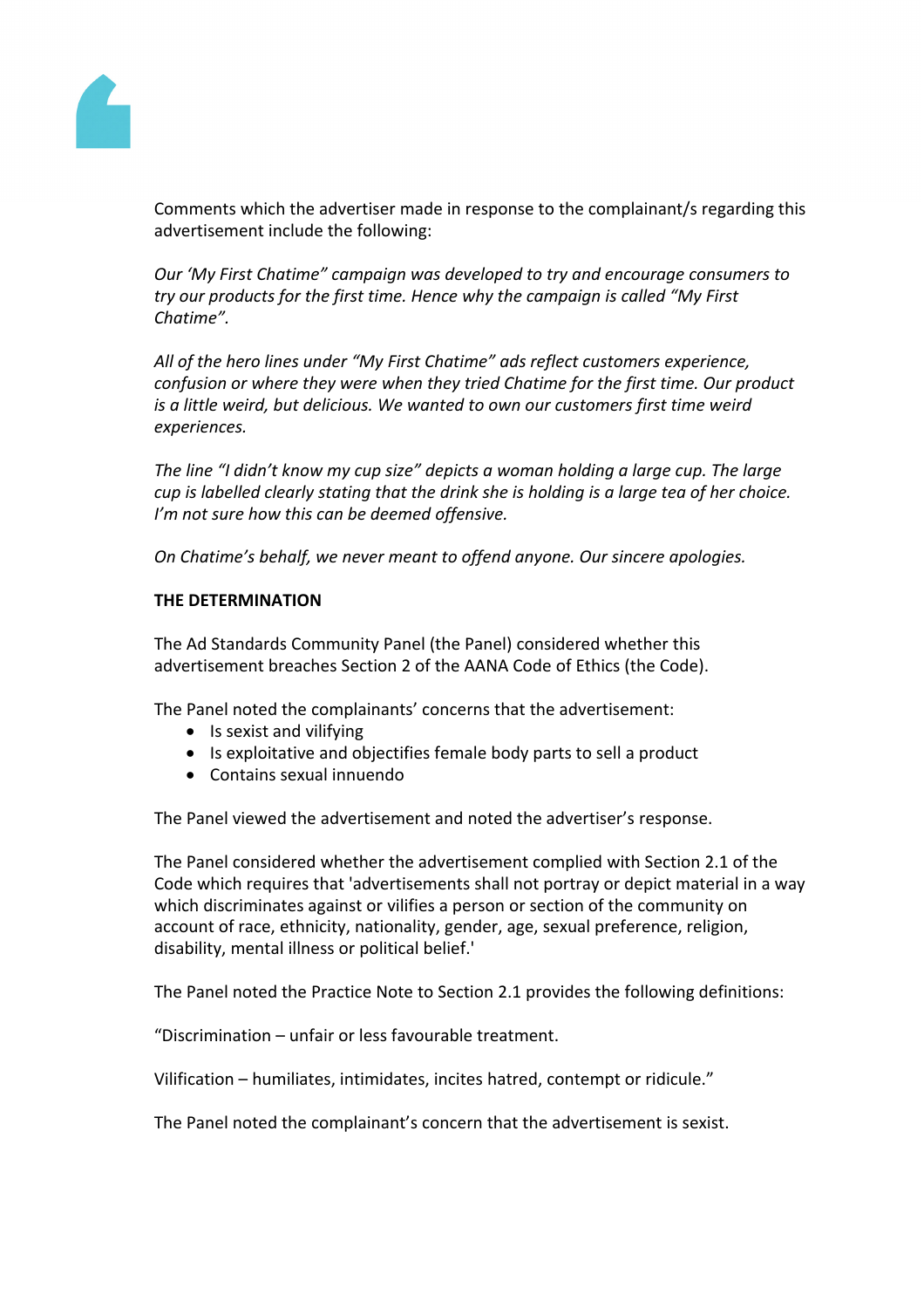

The Panel considered that the advertisement features the double entendre of 'I didn't know my cup size' and considered that this could be interpreted to mean both the woman's bra size or the size of her Cha time cup.

The Panel considered that the overall impression of the advertisement was that the woman's first time drinking the beverage she didn't know what size drink she wanted. The Panel considered that this impression did not humiliate or ridicule the woman, and did not depict the woman receiving unfair or less favourable treatment.

The Panel considered that the advertisement did not portray or depict material in a way which discriminates against or vilifies a person or section of the community on account of gender and determined that the advertisement did not breach Section 2.1 of the Code.

The Panel considered whether the advertisement was in breach of Section 2.2 of the Code. Section 2.2 of the Code states: "Advertising or Marketing Communication shall not employ sexual appeal… in a manner which is exploitative or degrading of any individual or group of people."

The Panel noted the AANA Practice Note which provides guidance on the meaning of the terms exploitative and degrading:

Exploitative - (a) taking advantage of the sexual appeal of a person, or group of people, by depicting them as objects or commodities; or (b) focussing on their body parts where this bears no direct relevance to the product or service being advertised. Degrading – lowering in character or quality a person or group of people. The Panel first considered whether the advertisement used sexual appeal.

The Panel considered that the woman in the advertisement was wearing a shirt and that her chest area was covered by her shirt, her hair and her holding the drink. The Panel considered that while there was mild innuendo in the advertisement, the woman was not depicted in a sexual manner and that the advertisement did not contain sexual appeal.

The Panel determined that the advertisement did not employ sexual appeal and therefore did not breach Section 2.2 of the Code.

The Panel considered whether the advertisement was in breach of Section 2.4 of the Code. Section 2.4 of the Code states: "Advertising or Marketing Communications shall treat sex, sexuality and nudity with sensitivity to the relevant audience".

The Panel noted that this advertisement is on the side of public buses, and the audience would be broad and would include children.

The Panel noted it had previously considered another advertisement in this series in case 0104/19, in which: